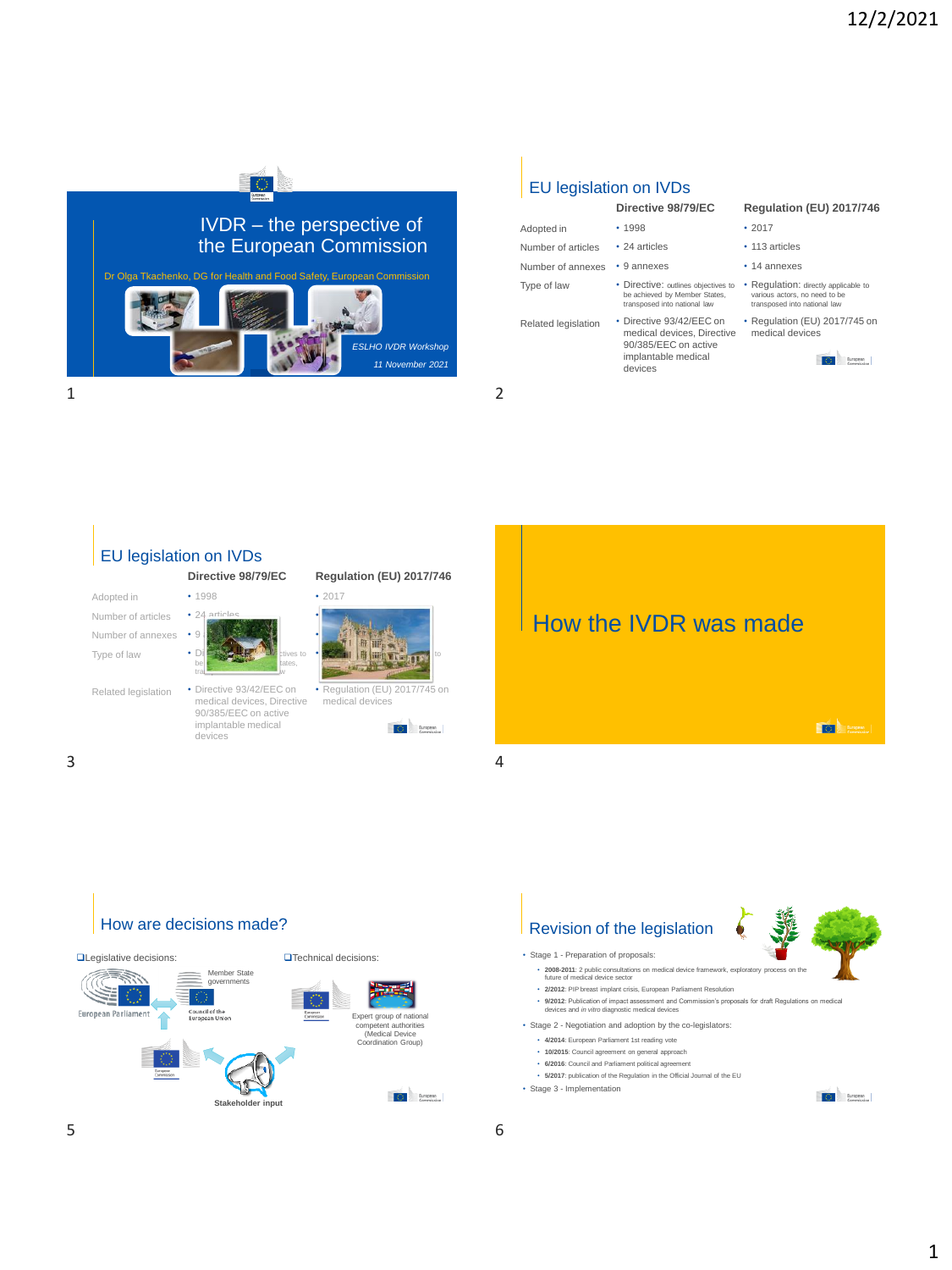# What the new Regulation brings







### A new device classification system





# Regulatory system involving notified bodies

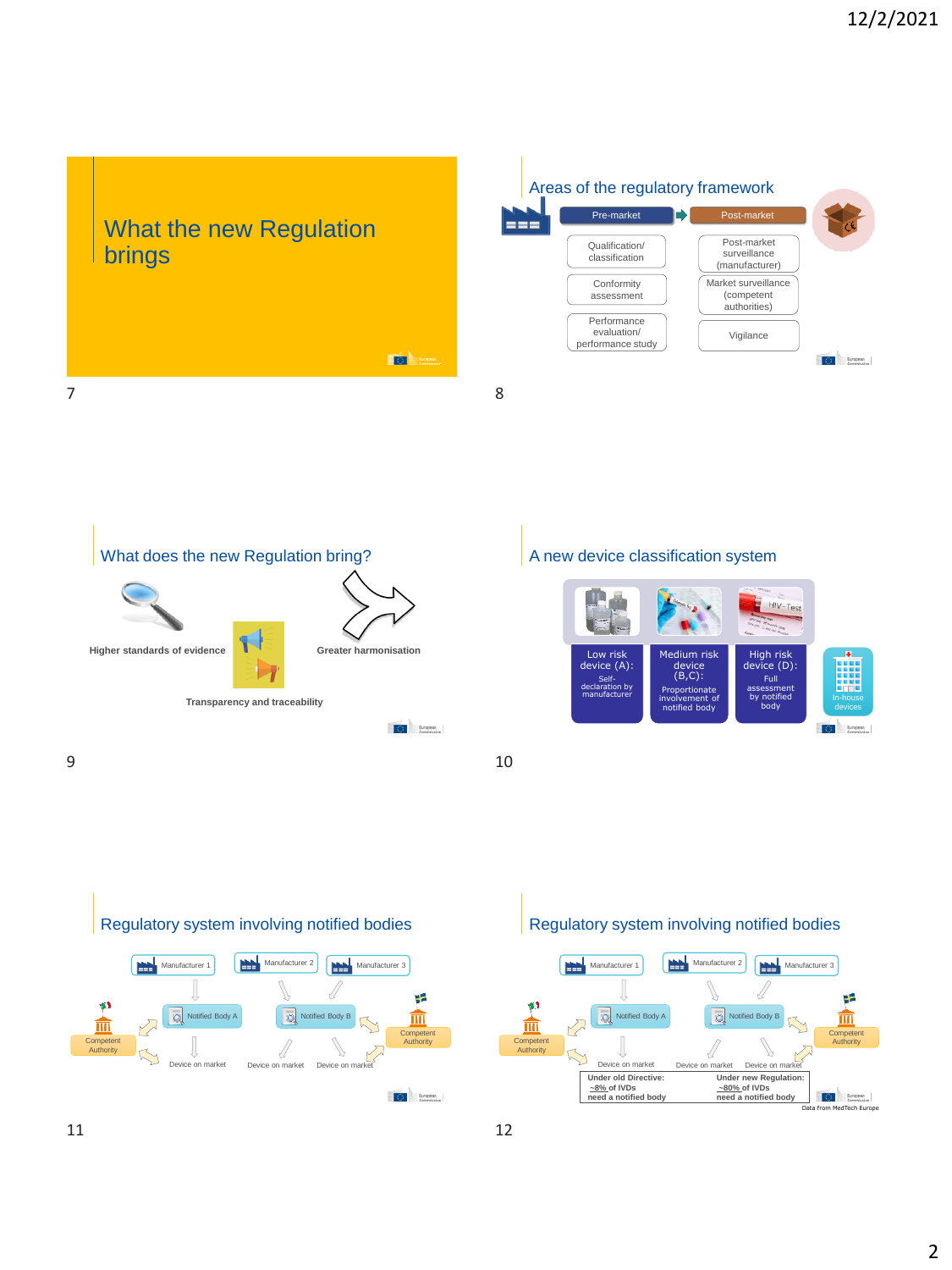$\overline{SO}$  and  $\overline{SO}$ 

**C** European



Implementation of the IVDR



### $15$  16

# • Implementing acts: What are implementing acts and guidance?

- adopted by European Commission based on a favourable vote of Member Sta
- legally binding • Published in the [Official Journal of the European Union i](https://eur-lex.europa.eu/oj/direct-access.html)n all EU languages
- Guidance documents:
	- endorsed by Medical Device Coordination Group
	- not legally binding
	- Published on the [European Commission's medical devices website](https://ec.europa.eu/health/md_sector/new_regulations/guidance_en) in English



• Conformity assessment takes about a year • Several thousand NB

issued • Sept 2021: 512 applications submitted to NBs and 31 certificates

issued!

#### **Capacity of notified bodies**

- Under Directive, 18 NBs cover ~8% of market
- Under IVDR, ~80% of market needs to be covered and only 5 NBs designated so far

**Readiness of healthcare institutions**

- certificates will need to be • Insufficient awareness of new requirements especially on in-house devices
	- Unfamiliar hard to implement

**C** European

### Calls for action to the Commission

- European Parliament cross-party letter (EPP, S&D, Renew, ECR, GUE/NGL, Greens/EFA) of 11 May 2021 to Commission President
- EPSCO-Health Council Conclusions 15 June 2021
- Stakeholders (industry, notified bodies, health professionals, laboratories, blood establishments)

EPSCO – [Employment, Social Policy, Health and Consumer Council of the EU \(council of ministers\)](https://www.consilium.europa.eu/en/council-eu/configurations/epsco/)

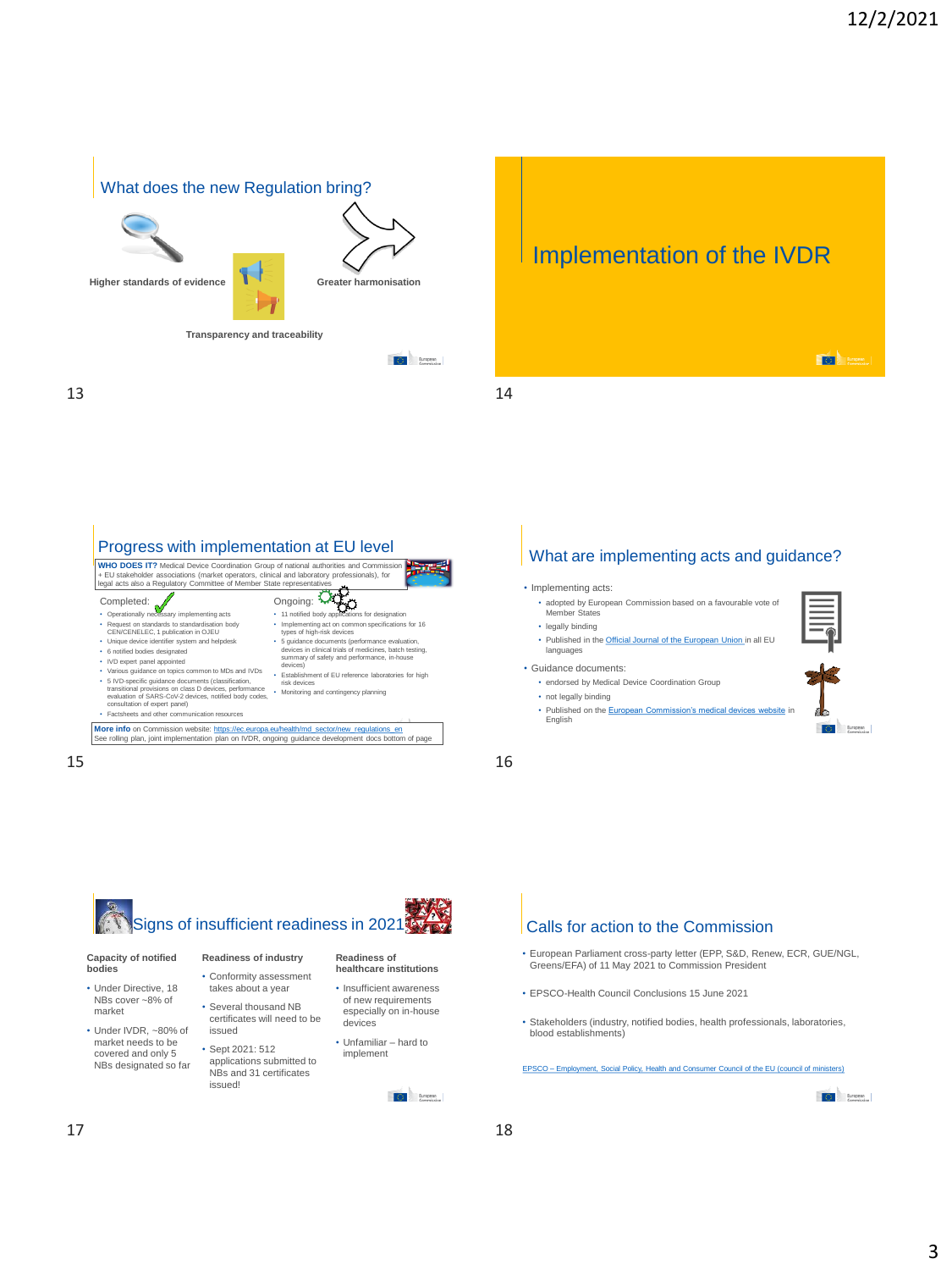#### Reflection on courses of action

- With the [Medical Device Coordination Group o](https://ec.europa.eu/health/md_dialogue/overview_en)f Member State authorities
- Discussions with stakeholders (industry, notified bodies, health professionals, laboratories, patients, consumers)

#### **Guiding principles:**

- Ensure safety and performance of devices by implementing the new Regulation as soon as possible
- Ensure continuous supply of devices to patients
- Take effective action avoid simply postponing the problem
- Legislative action on its own is not enough continued engagement needed from actors

**O** European

#### 19 20

#### Reflection on courses of action

- With the [Medical Device Coordination Group o](https://ec.europa.eu/health/md_dialogue/overview_en)f Member State authorities
- Discussions with stakeholders (industry, notified bodies, health professionals, laboratories, patients, consumers)

#### **Guiding principles:**

- Ensure safety and performance of devices by implementing the new Regulation as soon as possible
- Ensure continuous supply of devices to patients
- Take effective action avoid simply postponing the problem
- Legislative action on its own is not enough continued engagement needed from actors

| Commission proposal COM(2021)627 of 14 October 2021 on<br>amending transitional provisions |  |
|--------------------------------------------------------------------------------------------|--|
|                                                                                            |  |

### Commission proposal - content Proposal Proposal for

• Date of application (26 May 2022) **maintained**

• Extension of transitional provisions (scope and timelines):

- ∙ Devices with a notified body (NB) certificate under Directive 98/79/EC and requiring NB assessment<br>under Regulation (EU) 2017/746 (Directive 98/79/EC Annex II List A and B; self-tests) **extend transition**<br>p**eriod by**
- Devices with a Declaration of Conformity (DoC) under Directive 98/79/EC and requiring NB involvement under Regulation (EU) 2017/746 risk-based approach
	- class D provide transition period until 26 May 2025
	- class C provide transition period until 26 May 2026
- class B and class A sterile provide transition period until 26 May 2027
- In-house devices, i.e. those subject to Article 5(5) of Regulation (EU) 2017/746: maintain the exemption as under Directive 98/79/EC from 26 May 2022
	-
	- provide transition period until 26 May 2024 for requirements in Art. 5(5), points (b), (c), (e) (i) provide transition period until 26 May 2028 for requirement in Art. 5(5), point (d)

21 22



# Commission proposal on Art 5(5)

| With the exception of the relevant general safety and performance requirements set out in Annex I, the<br>requirements of this Requlation shall not apply to devices manufactured and used only within health<br>institutions established in the Union, provided that all of the following conditions are met:<br>(a) the devices are not transferred to another legal entity:                                     | <b>May 2022</b> |
|--------------------------------------------------------------------------------------------------------------------------------------------------------------------------------------------------------------------------------------------------------------------------------------------------------------------------------------------------------------------------------------------------------------------|-----------------|
| (b) quality management system:<br>(c) standard EN ISO 15189 or where applicable national provisions;                                                                                                                                                                                                                                                                                                               | <b>May 2024</b> |
| (d) the health institution justifies in its documentation that the target patient group's specific needs cannot be<br>met, or cannot be met at the appropriate level of performance by an equivalent device available on the<br>market:                                                                                                                                                                            | May 2028        |
| (e) information to competent authority:<br>(f) public declaration:<br>(a) documentation on class D devices:<br>(h) measures to follow the documentation referred to in point (g); and<br>(i) review of experience and corrective actions.                                                                                                                                                                          | <b>May 2024</b> |
| Member States may require that such health institutions submit to the competent authority any further<br>relevant information about such devices which have been manufactured and used on their territory. Member<br>States shall retain the right to restrict the manufacture and use of any specific type of such devices and shall<br>be permitted access to inspect the activities of the health institutions. | <b>May 2022</b> |
| This paragraph shall not apply to devices that are manufactured on an industrial scale.                                                                                                                                                                                                                                                                                                                            |                 |

### How are decisions made?

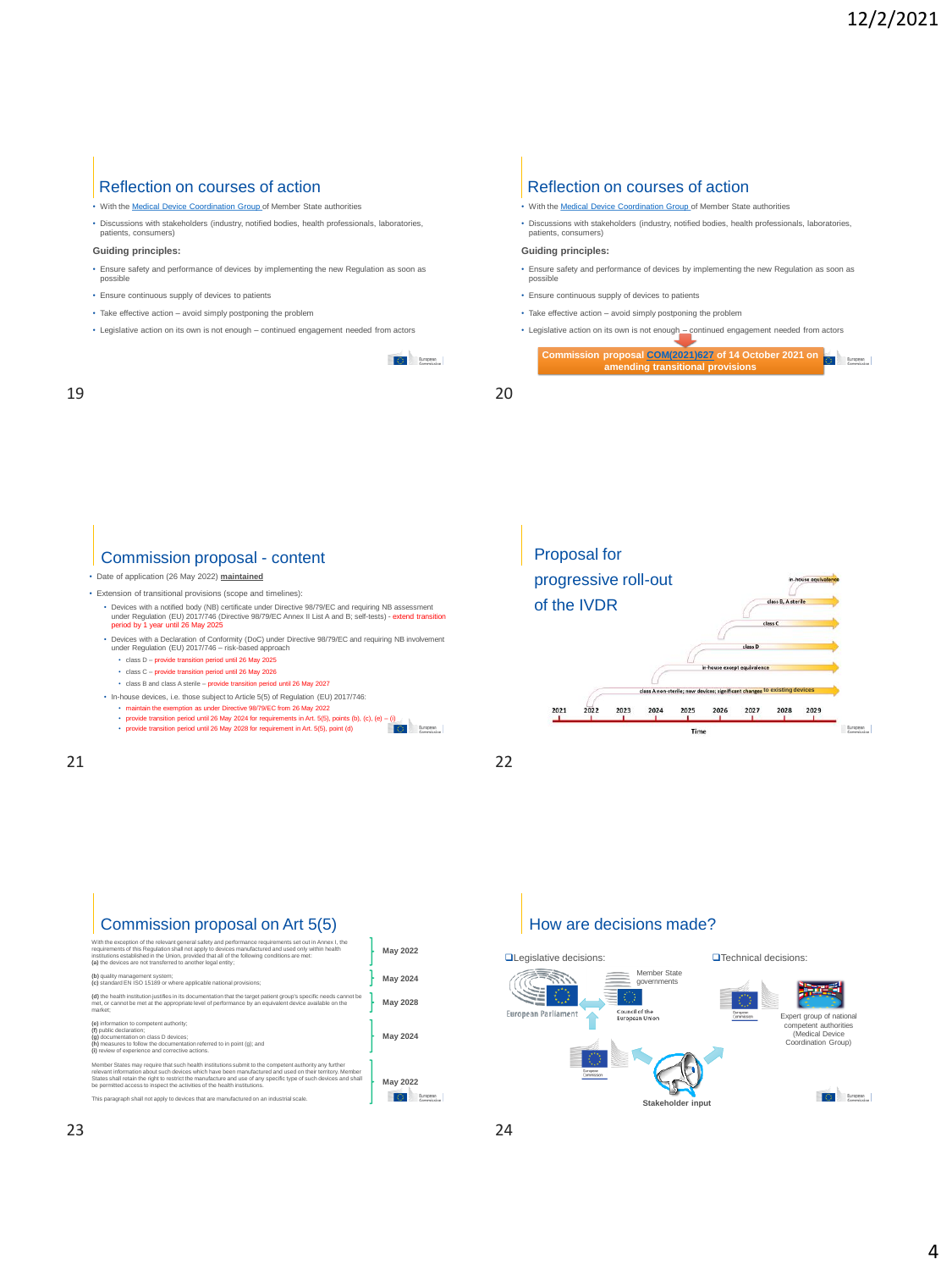### Next steps

- Adoption as a Regulation by the European Parliament and the Council
- Medical Device Coordination Group and Commission continue work according to the **[Joint Implementation Plan](https://ec.europa.eu/health/md_sector/new_regulations_en)**
- Continued market monitoring
- Complementary actions to increase notified body capacity





Next steps



27 28

### What does the new Regulation bring?

**Higher standards of evidence**

- Stricter requirements for designation of notified bodies
- More adequate, risk-based device classification system
- Greater involvement of notified bodies in conformity assessment
- Stronger and clearer requirements for performance evaluation and postmarket surveillance of devices
- New scientific structures for high-risk devices: expert panels and EU reference laboratories



# What does the new Regulation bring?

#### **Transparency and traceability**

• Centralised information in the new Eudamed database • Comprehensive database of devices and economic operators

- Substantial parts available to the public
- Unique Device Identifier system
- For devices of higher risk classes, summary of safety and performance for the user and, if relevant, to the patient



# What does the new Regulation bring?

#### **Greater harmonisation**

• Regulation (directly applicable) vs Directive (needs to be transposed)

- Clearer obligations for various economic operators
- EU-level conditions for devices manufactured and used in the same health institution
- Greater cooperation between Member States (Medical Device Coordination Group)
- Greater cooperation between notified bodies (coordination group)